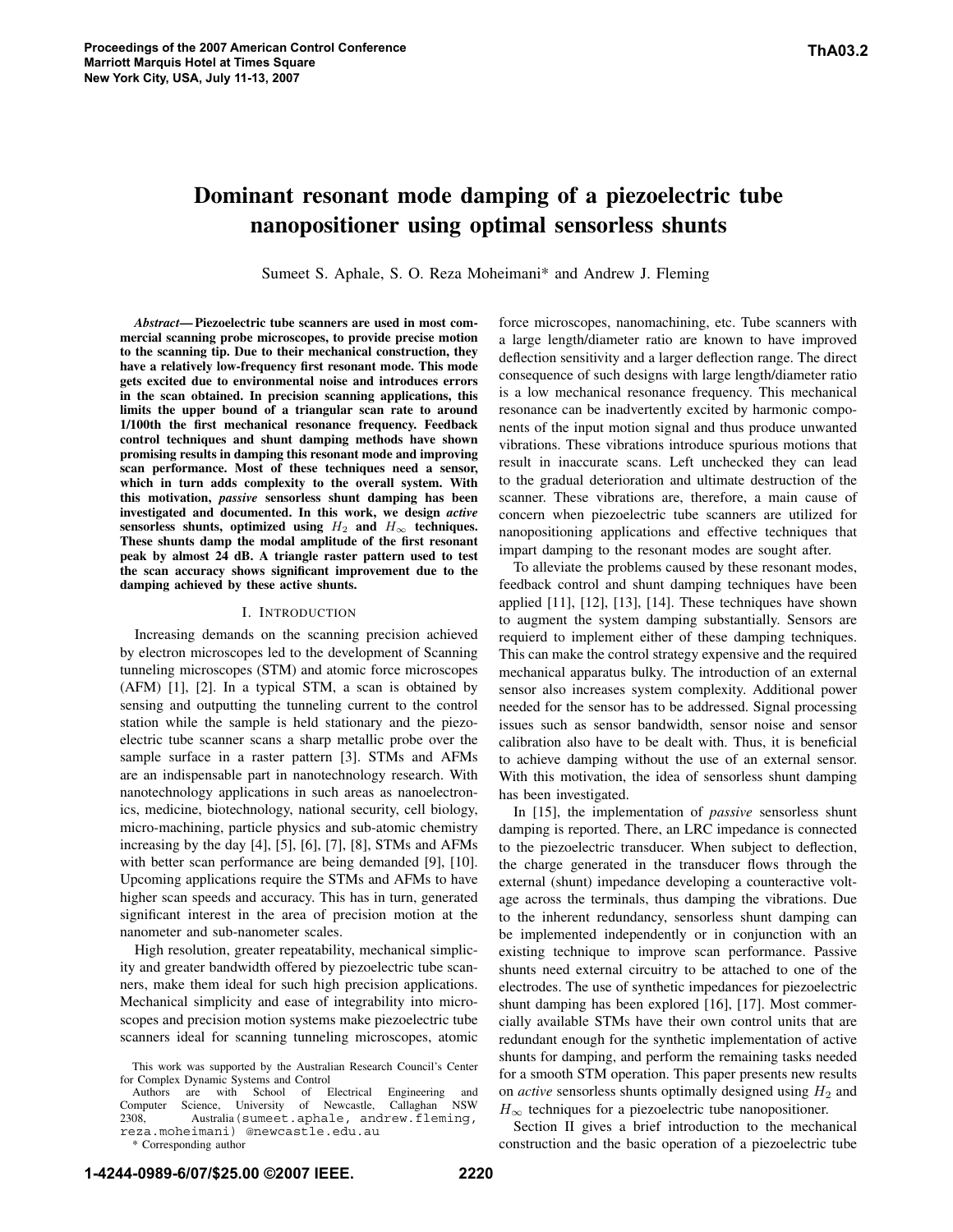

Fig. 1. (a) Side-view and (b) top-view of a piezoelectric tube nanopositioner.

scanner. Section III describes the experimental setup used in this work. The details of the system identification and the simulated shunt damping results are also presented. Experimental results along with a comparison of the damped vs the undamped performance of the piezoelectric tube scanner with respect to a raster scan pattern, will follow in Section IV. Section V gives the conclusions and contributions.

## II. PIEZOELECTRIC TUBE SCANNER

A typical STM consists of three main parts: the scanning head which houses the piezoelectric tube scanner and the preamplifier circuit, the base on which the sample to be scanned is mounted and the support system which lends support to both the head and the base [18]. All STMs also have a control unit which controls the motion of the scanning tip and collects and collates the scan data to produce an image of the scanned sample. The piezoelectric

| W (disturbance) |                                      | Z (displacement) |
|-----------------|--------------------------------------|------------------|
| (voltage)       | Piezoelectric Tube<br>Nanopositioner | Y (charge)       |

Fig. 2. Two-input two-output equivalent block diagram for the piezoelectric tube nanopositioner

tube nanopositioner is the most important part of an STM system.

Figure 1(a) shows the main components of a typical tube nanopositioner. It is a tube made of radially poled piezoelectric material that has four external electrodes and a grounded internal electrode, see Figure 1(b). Motion along a single axis is controlled by two opposing electrodes (-x and  $+x$  for x axis) and  $(-y$  and  $+y$  for y axis) [19]. This configuration minimizes the horizontal and vertical coupling between the two perpendicular axes and accurate motion in each individual axis is possible. It is this simplicity in construction that makes the piezoelectric tube scanner an actuator of choice in scanning probe microscopy.

In a typical STM, the piezoelectric tube scanner is used as a nanopositioning platform on which the sample is placed while a micro-cantilever is used to scan the sample by moving the piezoelectric tube scanner in the X-Y plane and the micro-cantilever in the Z direction. The scans are obtained by tracing a raster-type pattern, where one axis gets a triangle wave input and the other gets a ramp type input. The high frequency components of this input triangle wave as well as the ambient noise can excite the dominant first resonant mode of a piezoelectric tube scanner and reduce the accuracy of the obtained scan. Thus, damping the first resonant mode of the piezoelectric tube scanner is extremely important. Using the basic principles of piezoelectric shunt damping [20], [21], this paper will describe a novel way of damping the resonant mode by implementing optimal sensorless shunts.

#### III. SYSTEM MODELING AND SIMULATIONS

Identifying the actual transfer functions between inputs and outputs of interest and fitting a fairly accurate model to the identified system, is the first step in this work. The piezoelectric nanopositioner is treated as a two-input twooutput system. A simple block diagram of the two-input twooutput system is given in Figure 2. A detailed schematic of the piezoelectric tube nanopositioner with all the inputs and outputs is given in Figure 3. Note that the capacitive sensor is used purely to measure the displacement (either for system identification or for determining the accuracy of the scan performance, as mentioned in Section IV) and does not actively feature in the resonant mode damping technique described in this work.

## *A. Modeling*

In this case,  $Z$  and  $Y$  represent the outputs displacement and charge respectively and  $W$  and  $U$  are the inputs, distur-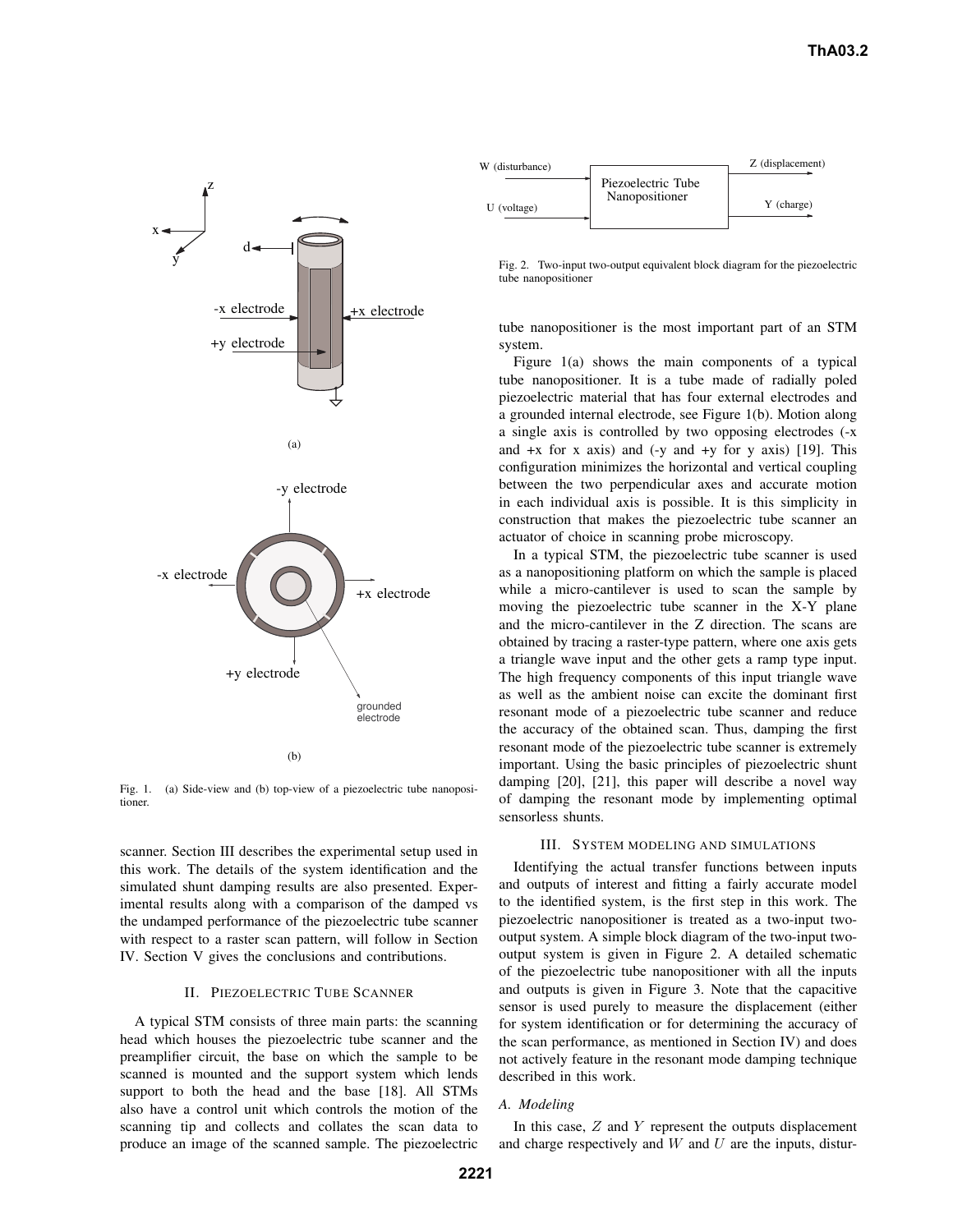

Fig. 3. Schematic diagram denoting the inputs and outputs of the tube scanner

bance and voltage. The frequency response function (FRF)  $G_{ii}(\mathbf{j}\omega)$  is a 2 × 2 matrix where each element  $G_{ii}(\mathbf{j}\omega)$ ,  $i, j = 1$  and 2, corresponds to a particular combination of the input and the output (for example  $G_{YW}(j\omega)$  =  $Y(j\omega)/W(j\omega)$  when  $U = 0$ ). These FRFs are determined by applying a sinusoidal chirp of varying frequency (from 10 Hz-1.2 KHz) as inputs ( $W$  and  $U$ ) to the corresponding piezoelectric actuators and measuring the output signals (Y and  $Z$ ). This frequency range was chosen as there are no dominant low frequency dynamics that need to be considered during shunt design and it captures the first resonant mode of the piezoelectric tube scanner.

Mathematically, the system can be described as:

$$
\left[\begin{array}{c} Z \\ Y \end{array}\right] = \left[\begin{array}{cc} G_{ZW}(s) & G_{ZU}(s) \\ G_{YW}(s) & G_{YU}(s) \end{array}\right] \left[\begin{array}{c} W \\ U \end{array}\right].
$$

A subspace based modeling technique is used to procure an accurate model of the experimental system [22]. Figure 4 illustrates the measured two-input two-output frequency responses of the system as well as the identified model. The inputs are voltage (in V) and disturbance (in  $\mu$ m) while the outputs are charge and displacement. The charge is measured (in  $\mu$ C) using a charge sensing amplifier while the displacement is measured (in  $\mu$ m) using a capacitive sensor. A second order model is obtained using the sub-space based algorithm, to fit the measured transfer functions, to reduce complexity. The fit is simple and captures the system dynamics fairly accurately.

#### *B. Design and simulation of active sensorless shunts*

Once the four transfer functions are identified and modeled accurately using a second order model approximation, the problem reduces to finding an optimal regulator. A schematic of a typical  $H_2$  or  $H_{\infty}$  optimization problem is shown in Figure 6. P is the plant under consideration,  $u_1$  and  $u_2$ are the inputs and  $y_1$  and  $y_2$  are the respective outputs. K is a controller (either  $H_2$  or  $H_{\infty}$ ) that stabilizes the



Fig. 4. Magnitude and Phase response of the actual (—) and the modeled (- -) two-input two-output tube nanopositioner system.

plant and minimizes the respective norm between the disturbance and the weighted output. In terms of the piezoelectric nanopositioner, this equates to finding a controller for the transfer function between output charge and input voltage  $G_{YII}$  such that the norm between input disturbance W and output displacement  $Z$  is minimized. Figure 5 shows the standard implementation of a shunt used to damp resonance in a piezoelectric tube scanner. The principle behind shunt damping is to measure output charge  $Y$  and regulate input voltage  $U$  (the same principle that the controllers work on) and thus, can be replaced by the controllers designed using the aforementioned techniques. In other words, the optimal  $H_2$  and  $H_{\infty}$  controllers can be implemented as synthetic shunts for damping the low-frequency first resonant mode of the piezoelectric tube scanner.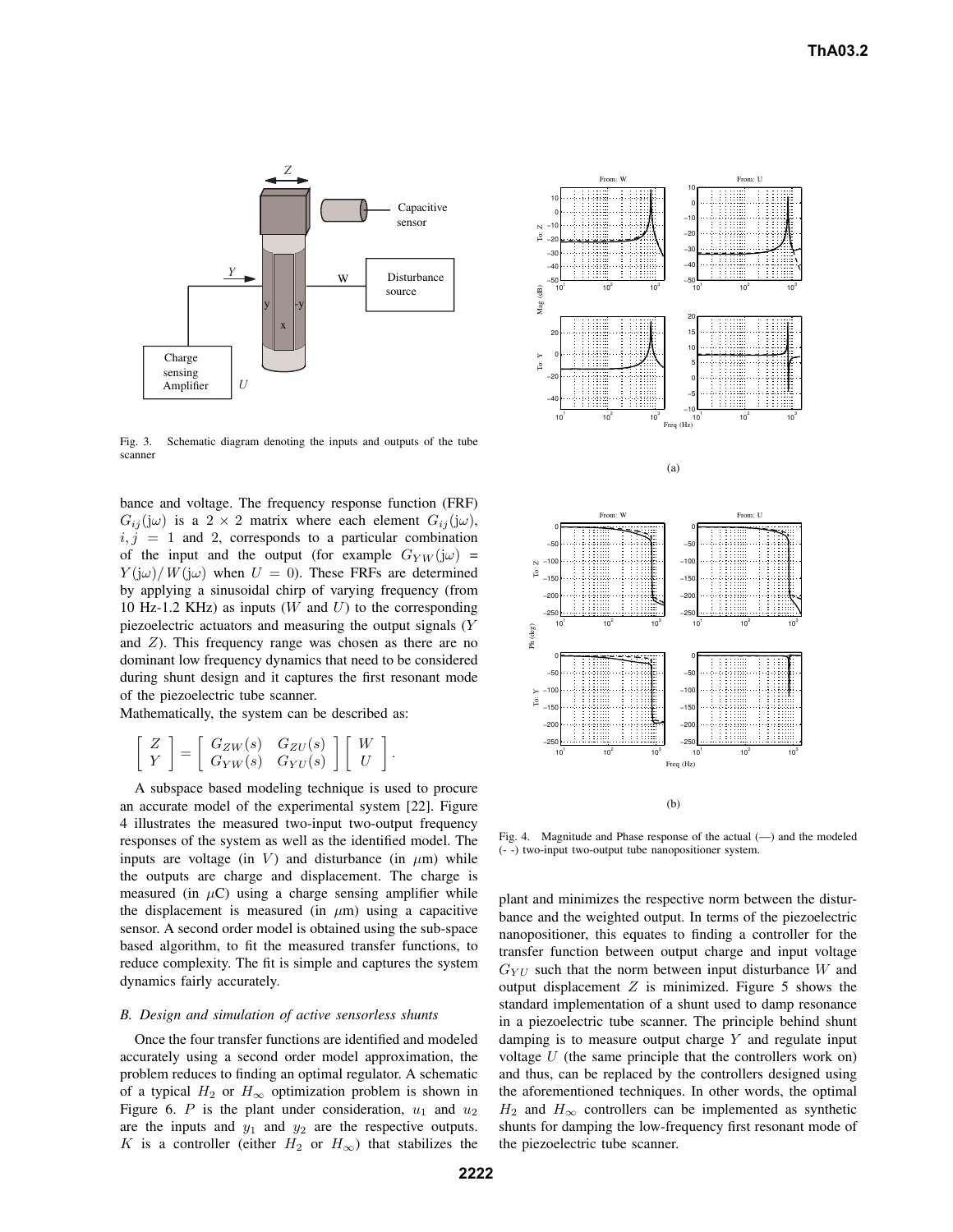

Fig. 5. Shunt implementation for damping resonance in a piezoelectric tube scanner



Fig. 6. Schematic of a typical optimization problem

In order to design a shunt controller that is not of excessive gain, the performance output  $Z$  is augumented with the control signal multiplied by a weighting function  $w_t$  as shown in Figure 7 [23]. Optimal controllers are obtained using both  $H_2$  and  $H_{\infty}$  optimization techniques and the close loop system responses are simulated. These optimally designed controllers are connected to one of the electrode terminals of the tube and thus act as shunts. The frequency responses of these optimized shunts are provided in Figure 8. The shunt performance is tested using simulations. Figure 9(a) presents the experimental results for a  $H_2$  shunt. As can be clearly seen, almost 24 dB damping is obtained. Figure 9(b) presents the experimental results for a  $H_{\infty}$  shunt. This controller achieves almost 25 dB of damping at the resonant mode.

Note that only one of the electrodes is connected to the shunt while the other electrode is used purely to evaluate the performance of the shunted system. The optimized shunt is designed using the frequency response of the system and is shown to provide good damping at the resonant mode of interest. These sensorless piezoelectric shunts are implemented digitally using a dSPACE-DS1103 rapid prototyping system and they provide the necessary damping to the nanopositioner tube system.



Fig. 7. Schematic of the actual system used in the optimization techniques

#### IV. EXPERIMENTAL RESULTS

Most piezoelectric tubes have a lightly damped mechanical resonance at relatively low frequencies (in the hundreds of Hz). In precision scanning applications, this limits the upper bound of a triangular scan rate to around 1/100th the first mechanical resonance frequency. This is in the region of 5 Hz-15 Hz for most feasible tube scanner designs. Consequently, good tracking of a 5 Hz triangle wave was presented in [24]. For a better performance over a broader range of frequencies, it is beneficial to damp this resonant mode. To achieve this damping, feedback control techniques and shunt control techniques have been researched, implemented and documented.

#### *A. Active sensorless shunts*

In this work, the feasible inputs and outputs are identified and the shunt design problem is changed into a standard linear regulator design problem. This facilitates the design of robust synthetic shunts using optimization techniques such as  $H_2$  and  $H_{\infty}$ . The performance of this technique is not dependent on sensor resolution as is the case with most feedback control techniques and shunt control methods that are not sensorless. Figures 9(a) and 9(b) clearly show the damping achieved in both the cases by implementing the robust sensorless shunts. The first resonant mode of the piezoelectric tube nanopositioner is damped by almost 24 dB. These shunts are active and can be easily tuned for variations in resonance frequency or to achieve different levels of damping by altering a single optimization parameter in the design code. With the design code built into the control center of the STM, these shunts may prove more manageable (in terms of tuning and adjustments) in practice than their *passive* counterparts. These active shunts exclude the need of a sensor as well as that of any passive components (RLC) which are necessary for their passive counterparts as shown in [15].

#### *B. Evaluation of improvement in scan accuracy*

Damping performance of these shunts was tested on a piezoelectric tube scanner that was made to trace a raster pattern [25]. A 1.6 V, 23.5 Hz triangle wave was used as the input signal. The first resonant mode of the tube scanner occurs at 814.6 Hz. The input triangle signal has harmonics which excite this resonance and cause distortions in the traced scan. The super-imposed high-frequency harmonic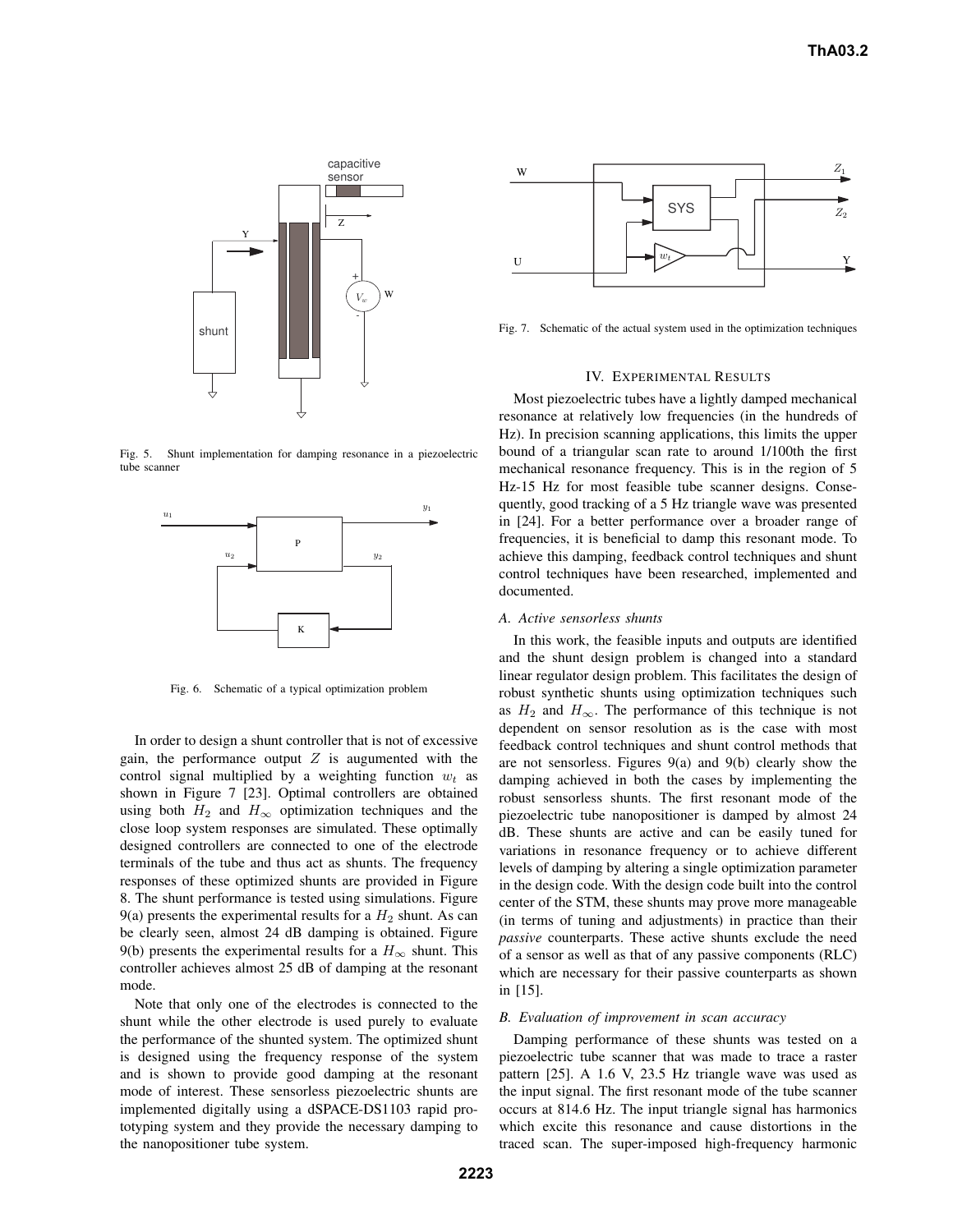

Fig. 8. Frequency response of the implemented  $H_2(a)$  and  $H_{\infty}(b)$ optimized shunts.

distortion in the traced raster scan is clearly visible, see Figure 10.  $H_2$  and  $H_{\infty}$  shunts damp the resonant peak and the raster is cleaner, thus providing an accurate scan of the sample of interest. The scans traced by the shunt-damped tube scanner show substantial reduction of these distortions. Figure 11 shows the error in 80% of the raster trajectory. The scan traced by the shunt-damped tube scanner shows a reduction of error with respect to that traced by the undamped tube scanner by a factor of 5 (from  $\pm$  100 nm for the undamped scan to  $\pm$  20 nm for the damped scan).

## V. CONCLUSIONS

The first resonant mechanical mode of the piezoelectric tube scanner can be excited by environmental noise or input harmonics which, in turn, introduce errors in the traced raster scans. Damping the resonant mode has the potential to reduce the errors caused by these harmonic distortions. Design of suitable shunts that add sufficient damping to the



Fig. 9. (a) Measured undamped  $(-)$  and  $H_2$ -damped  $(-)$  frequency responses. (b) Measured undamped  $(-)$  and  $H_{\infty}$ -damped  $(-)$  frequency responses.

tube scanner can be formulated as a standard optimization problem.  $H_2$  and  $H_{\infty}$  optimization techniques can be used to design well-performing active shunts. These shunts are robust, easy to implement and totally eliminate the need for a sensor required in feedback control strategies. These active sensorless shunts damp the first resonant mechanical mode of the piezoelectric tube scanner by 24 dB. This results in a reduction in the scan errors by a factor of five (from 0.1  $\mu$ m by the undamped system to 0.02  $\mu$ m by the damped system).

#### **REFERENCES**

- [1] G. Binnig and D. P. E. Smith, "Single-tube three-dimensional scanner for scanning tunneling microscopy," *Review of Scientific Instruments*, vol. 57, no. 8, pp. 1688–1689, August 1986.
- [2] G. Binnig and H. Rohrer, "The scanning tunneling microscope," *Scientific American*, vol. 253, pp. 50–56, 1986.